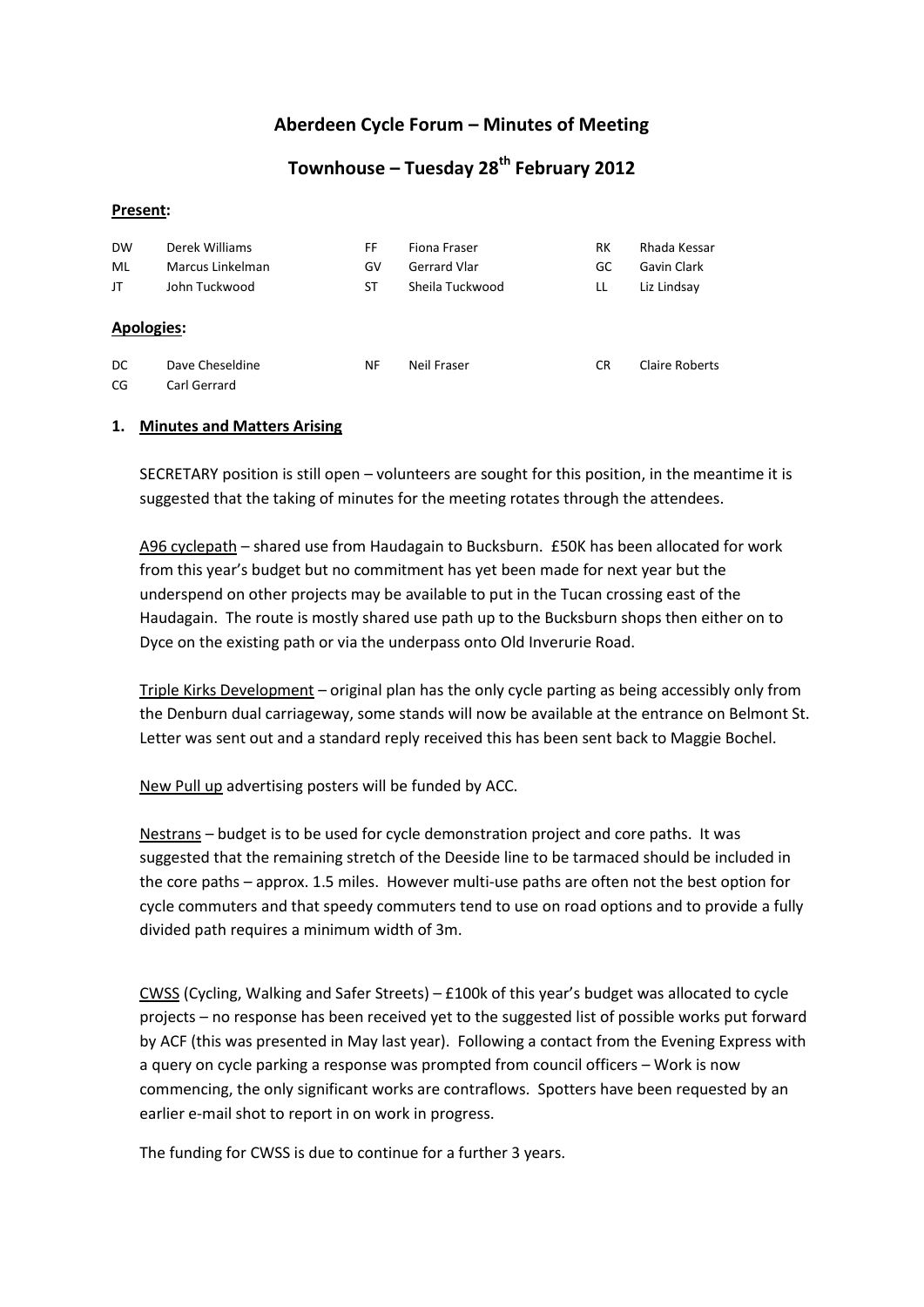It was noted that the Traffic Regulations in England have been relaxed to allow cycle exceptions to one-way routes, it is believed that this relaxation also applies to Scotland –**ACTION - GV to investigate** and report back.

Cycle parking at Schools – it was noted that the headmaster of one of the Aberdeen secondary schools had responded to a comment about the lack of cycle parking saying that he felt that it was "not safe" on the local roads.

Cyclist Casualty Data – This data is available in Excel and it may be possible to analyse this further - **ACTION – DW to forward that data to ML** to investigate if there are any clusters and to compare against previous years.

Newsletter – it is proposed to try to get an issue of the newsletter out by the end of April. Articles are sought and suggestions were: Louise's trip to Bremen, Times Campaign (cities safe for cycling) campaign for ACC to join, DW to provide copy of cycle stands at University, Local elections in May – **ACTION - FF**

## **2. Council Elections in May**

It was suggested that, following on from campaigns in previous local election years and the example provided by the Spokes campaign, ACF should send out their 'election manifesto' to the various parties and request that they sign-up to those commitments. It was commented that there should be reference made to the effect that the inspiration for these targets was from other similar campaigns (Spokes, Times Campaign) and that while some of the targets were aspirational they were not particularly measurable.

## **3. Cycle Parking**

More cycle parking has appeared at Aberdeen University, considered to be an example of 'good practice' these stands have been provided with shelter from the weather. ACF is regularly asked for examples of good practice for cycle parking and it is suggested that we set up a page on our website with examples of both good practice and poor practice for cycle parking.

## **4. CWSS**

See comments above relating to previous minutes.

Other sources of finance – SURF (Sustainable Urban Fringes) – Budget is available for urban regeneration (on North Sea Route), litter busters and upgrades. Ride along the Don (CTC) is being arranged with SURF, probably a morning ride around 20 miles.

## **5. Westhill to Aberdeen Cycleway**

The long promised Toucan crossing at Kingswells is due for installation shortly (by the end of March). Signage with destinations and mileage are to be added at various points on the route – **ACTION – signage to be reviewed JT, ST, and FF**.

## **6. Any Other Business and Date of Next Meeting**